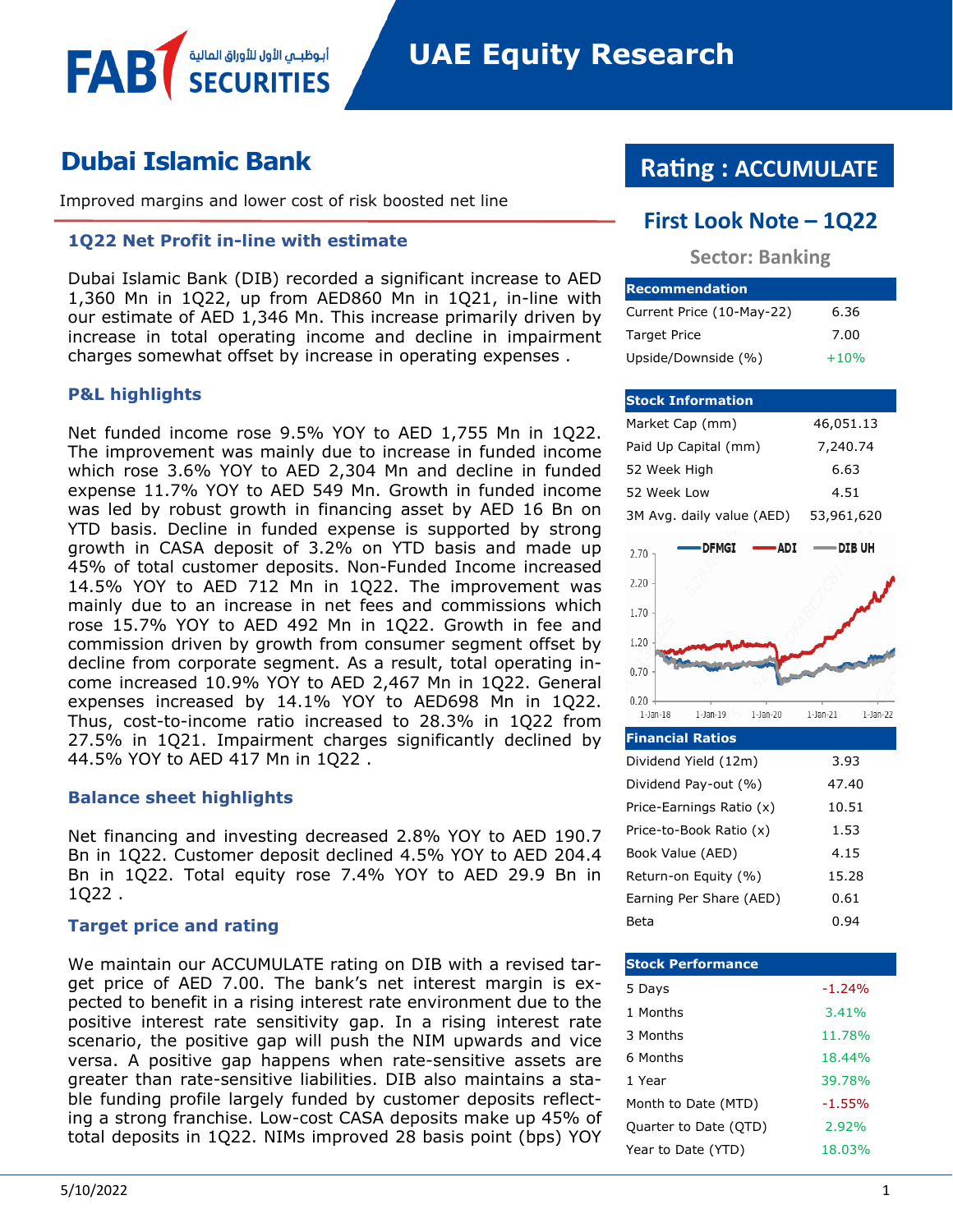# أبوظبـي الأول للأوراق المالية<br>SECURITIES FAI

and 18 bps QOQ to 2.66% in 1Q22 and further expected 12 bps to 2.63% in FY2022. The bank is expected to maintain healthy balance sheet growth rate through deeper penetration of existing customer base. Additionally, asset quality is also anticipated to remain stable in 2022 given improving macroeconomic outlook. However, the bank's exposure to Russian asset and high stage 2 loans will keep valuation in check in the near-term leading us to maintain ACCUMULATE rating .

| <b>DIB - Relative valuation</b> |      |      |      |      |       |
|---------------------------------|------|------|------|------|-------|
| (at CMP)                        | 2018 | 2019 | 2020 | 2021 | 2022F |
| P/E                             | 6.6  | 6.9  | 12.6 | 12.0 | 9.5   |
| P/B                             | 1.3  | 1.2  | 1.2  | 1.5  | 1.4   |
| Dividend yield                  | 7.3% | 7.3% | 4.2% | 3.9% | 3.9%  |

*FABS Estimates & Co Data*

### **DIB - P&L**

| <b>AED mm</b>                     | 1Q21   | 4Q21   | 1Q22A  | <b>1Q22</b>  | <b>VAR</b> | YOY Ch   | QOQ Ch  | 2021     | 2022F    | Change    |
|-----------------------------------|--------|--------|--------|--------------|------------|----------|---------|----------|----------|-----------|
| Funded income                     | 2,225  | 2,226  | 2,304  | 2,536        | $-9.1%$    | 3.6%     | 3.5%    | 9,013    | 10,563   | 17.2%     |
| Funded expense                    | $-621$ | $-577$ | -549   | $-565$       | $-2.7%$    | $-11.7%$ | $-4.8%$ | $-2,373$ | $-3,453$ | 45.5%     |
| <b>Net funded income</b><br>(NFI) | 1,604  | 1649   | 1755   | 1,972        | 11.0%      | 9.5%     | 6.4%    | 6,639    | 7,109    | 7.1%      |
| Fees & commissions                | 425    | 404    | 492    | 429          | 14.5%      | 15.7%    | 21.6%   | 1,655    | 1,739    | 5.1%      |
| Other non-funded income           | 197    | 219    | 220    | 124          | 77.0%      | 11.9%    | 0.5%    | 1,127    | 992      | $-12.0%$  |
| <b>Non Funded Income</b>          | 622    | 623    | 712    | 554          | 28.6%      | 14.5%    | 14.2%   | 2,782    | 2,731    | $-1.8%$   |
| <b>Operating income</b>           | 2,226  | 2,273  | 2,467  | 2,526        | $-2.3%$    | 10.9%    | 8.6%    | 9,422    | 9,840    | 4.4%      |
| General expenses                  | $-612$ | $-656$ | $-698$ | $-671$       | 4.0%       | 14.1%    | 6.5%    | $-2,529$ | $-2,548$ | 0.7%      |
| <b>Pre-provisioning profit</b>    | 1,614  | 1,617  | 1,770  | 1,854        | $-4.6%$    | 9.6%     | 9.4%    | 6,892    | 7,292    | 5.8%      |
| Impairment charges                | $-751$ | $-274$ | $-417$ | $-491$       | $-15.1%$   | $-44.5%$ | 52.0%   | $-2,448$ | $-2,138$ | $-12.7%$  |
| <b>Profit before tax</b>          | 863    | 1,343  | 1,352  | 1,363        | $-0.8%$    | 56.8%    | 0.7%    | 4,444    | 5,154    | 16.0%     |
| Tax                               | $-10$  | $-6$   | $-7$   | $-18$        | $-57.9%$   | $-22.2%$ | 27.8%   | $-38$    | $-76$    | 99.5%     |
| <b>Profit before NCI</b>          | 853    | 1,337  | 1,345  | 1,346        | $0.0\%$    | 57.7%    | 0.6%    | 4,406    | 5,078    | 15.3%     |
| Non-controlling interests         | 7      | 5      | 15     | $\mathbf{0}$ | <b>NM</b>  | 106.1%   | 208.4%  | 15       | $-10$    | <b>NM</b> |
| <b>Profit for the period</b>      | 860    | 1,342  | 1,360  | 1,346        | 1.0%       | 58.1%    | 1.3%    | 4,421    | 5,068    | 14.6%     |

FABS estimate & Co Data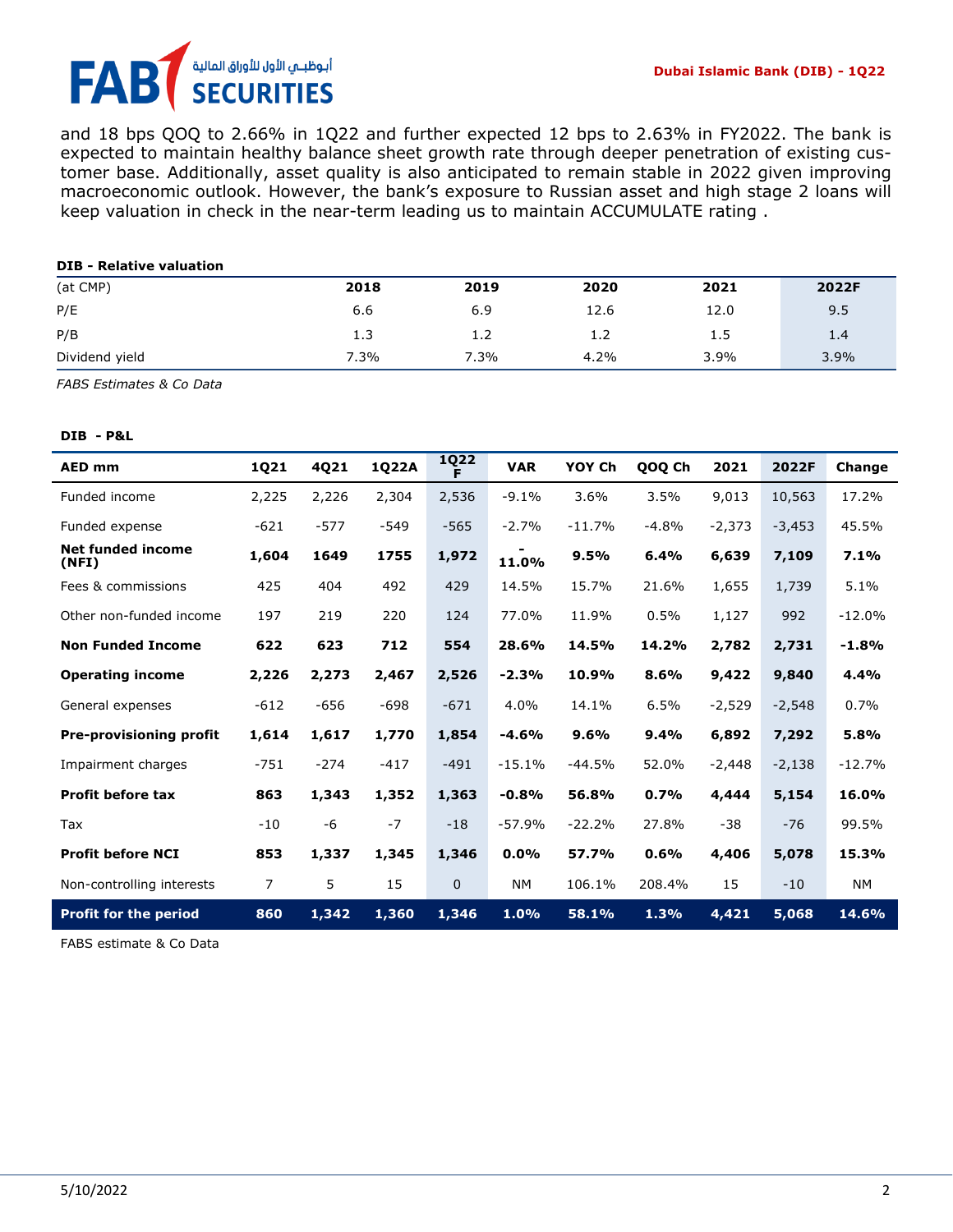

#### **DIB - P&L KPI**

|                       | 1Q21     | 4Q21    | <b>1Q22</b> | YoY Ch  | QoQ Ch | 2021    | 2022F | Change |
|-----------------------|----------|---------|-------------|---------|--------|---------|-------|--------|
| Net FI/OI             | 72.1%    | 72.6%   | 71.1%       | $-91$   | $-143$ | 70.5%   | 72.2% | 178    |
| <b>NIM</b>            | 2.4%     | 2.5%    | 2.7%        | 28      | 18     | 2.5%    | 2.6%  | 12     |
| <b>NIS</b>            | 2.3%     | 2.4%    | 2.5%        | 28      | 18     | $2.4\%$ | 2.4%  | 4      |
| Fees & commissions/OI | 19.1%    | 17.8%   | 19.9%       | 83      | 214    | 17.6%   | 17.7% | 11     |
| Other non-funded/OI   | 8.8%     | 9.6%    | 8.9%        | 8       | $-71$  | 12.0%   | 10.1% | $-189$ |
| Cost to income        | 27.5%    | 28.8%   | 28.3%       | 80      | -56    | 26.8%   | 25.9% | -95    |
| Impairment/PPP        | 46.6%    | 17.0%   | 23.6%       | $-2298$ | 660    | 35.5%   | 29.3% | $-620$ |
| NCI/PBT               | $-0.8\%$ | $-0.4%$ | $-1.1\%$    | $-25$   | $-73$  | $-0.3%$ | 0.2%  | 54     |
| NP/OI                 | 38.6%    | 59.0%   | 55.1%       | 1646    | $-393$ | 46.9%   | 51.5% | 458    |
| <b>ROAA</b>           | 1.0%     | 1.6%    | 1.7%        | 69      | 18     | 1.6%    | 1.7%  | 19     |
| <b>ROAE</b>           | 10.8%    | 14.6%   | 14.6%       | 383     | -4     | 14.9%   | 15.9% | 95     |

*FABS estimate & Co Data*

| <b>DIB-Key BS Items</b>  |         |          |          |          |             |         |
|--------------------------|---------|----------|----------|----------|-------------|---------|
| AED mm                   | 1Q21    | 2021     | 3Q21     | 4Q21     | <b>1Q22</b> | YOY Ch  |
| <b>Net financings</b>    | 196,181 | 194,290  | 192,756  | 186,691  | 190,715     | $-2.8%$ |
| QOQ change               | $-0.3%$ | $-1.0\%$ | $-0.8\%$ | $-3.1\%$ | 2.2%        |         |
| <b>Total assets</b>      | 291,711 | 293,782  | 289,389  | 279,082  | 287,226     | $-1.5%$ |
| QOQ change               | $0.7\%$ | 0.7%     | $-1.5%$  | -3.6%    | 2.9%        |         |
| <b>Customer deposits</b> | 214,001 | 218,309  | 214,124  | 205,845  | 204,476     | $-4.5%$ |
| QOQ change               | 3.9%    | 2.0%     | $-1.9%$  | $-3.9%$  | $-0.7%$     |         |
| Shareholders' fund       | 27,898  | 28,664   | 29,816   | 30,602   | 29,958      | 7.4%    |
| QOQ change               | $-2.5%$ | 2.7%     | 4.0%     | 2.6%     | $-2.1%$     |         |
|                          |         |          |          |          |             |         |

*FABS estimate & Co Data*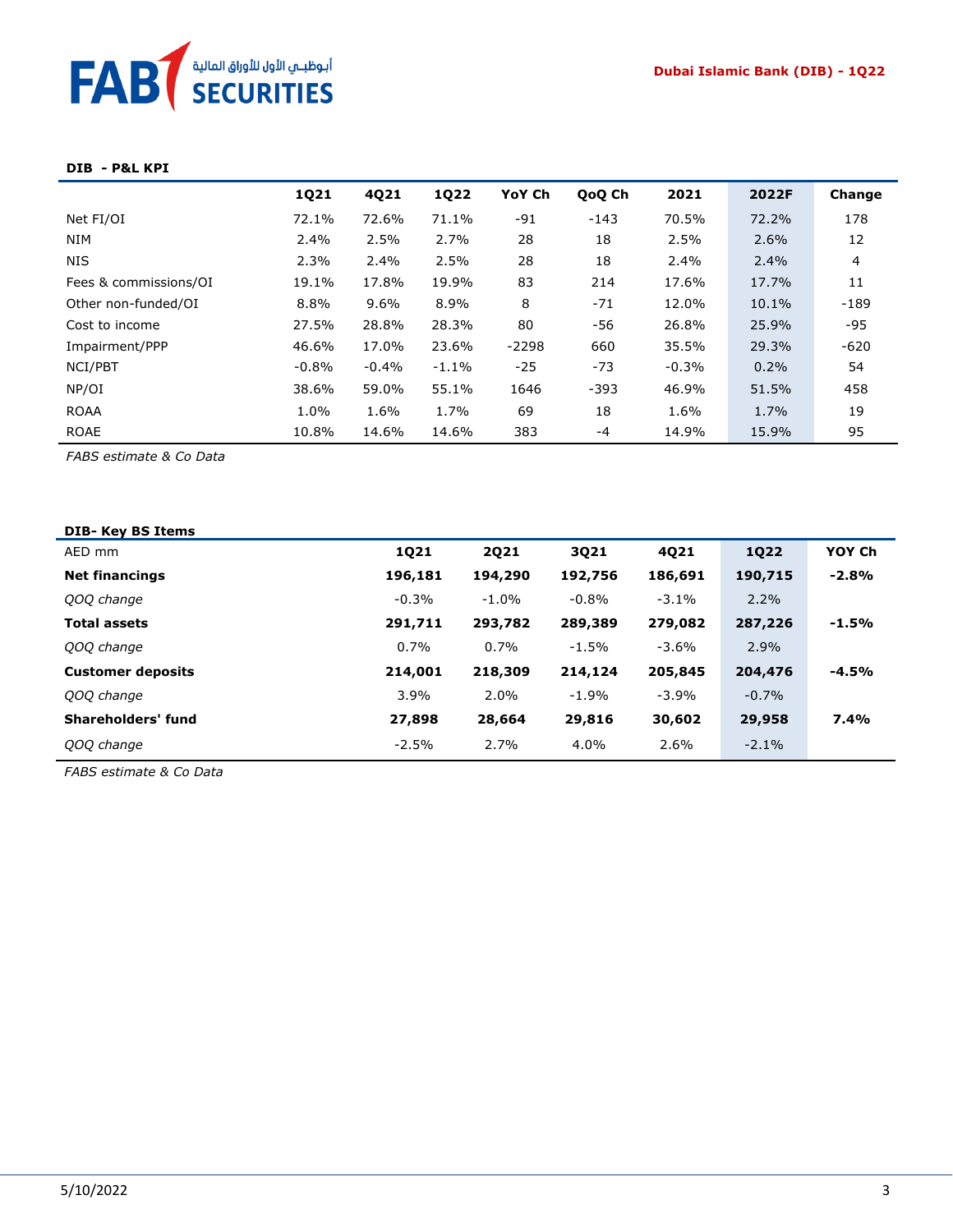### **Research Rating Methodology:**

| Rating            | Upside/Downside potential    |
|-------------------|------------------------------|
| <b>BUY</b>        | Higher than $+15%$           |
| <b>ACCUMULATE</b> | Between $+10\%$ to $+15\%$   |
| <b>HOLD</b>       | Lower than $+10\%$ to $-5\%$ |
| <b>REDUCE</b>     | Between -5% to -15%          |
| <b>SELL</b>       | Lower than -15%              |

### **FAB Securities Contacts:**

### **Research Analysts**

| Ahmad Banihani                            | +971-2-6161629                   | ahmad.banihani@Bankfab.com |
|-------------------------------------------|----------------------------------|----------------------------|
| <b>Sales &amp; Execution</b>              |                                  |                            |
| Abu Dhabi Head Office                     |                                  |                            |
| <b>Trading Desk</b>                       | $+971 - 2 - 6161700/1$           | Online Trading Link        |
|                                           | +971-2-6161777                   |                            |
| Institutional Desk<br>Sales and Marketing | +971-4-4245765<br>+971-2-6161703 |                            |

### **DISCLAIMER**

This report has been prepared by FAB Securities (FABS), which is authorised by the UAE Securities and Commodities Authority, licensing registration number 604002, and is a member of the Abu Dhabi Securities Exchange and Dubai Financial Market. The information, opinions and materials contained in this report are provided for information purposes only and are not to be used, construed, or considered as an offer or the solicitation of an offer or recommendation to sell or to buy or to subscribe for any investment security or other financial instrument. The information, opinions and material in this report have been obtained and derived from publicly available information and other sources considered reliable without being independently verified for their accuracy or completeness. FABS gives no representation or warranty, express or implied, as to the accuracy and completeness of information and opinions expressed in this report. Opinions expressed are current as of the original publication date appearing on the report only and the information, including the opinions contained herein, are subject to change without notice. FABS is under no obligation to update this report. The investments referred to in this report might not be suitable for all recipients. Recipients should not base their investment decisions on this report and should make their own investigations, and obtain independent advice, as appropriate. Any loss or other consequences arising from the uses of material contained in this report shall be the sole and exclusive responsibility of the recipient and FABS accepts no liability for any such loss or consequence. The value of any investment could fall as well as rise and the investor may receive less than the original amount invested. Some investments mentioned in this report might not be liquid investments, which could be difficult to realise in cash. Some investments discussed in this report could be characterised by high level of volatility, which might result in loss. FABS owns the intellectual property rights and any other material contained in this report. No part of this report may be reproduced, utilised or modified in any form either in whole or in part or by any electronic, mechanical or other means, now known or hereafter invented, including photocopying and recording, or stored in any retrieval system without the prior consent of FABS in writing. While utmost care has been taken to ensure that the information provided is accurate and correct, neither FABS, nor its employees shall, in any way, be responsible for the contents. By accepting this document, the recipient agrees he/she has read the above disclaimer and to be bound by the foregoing limitations/ restrictions.